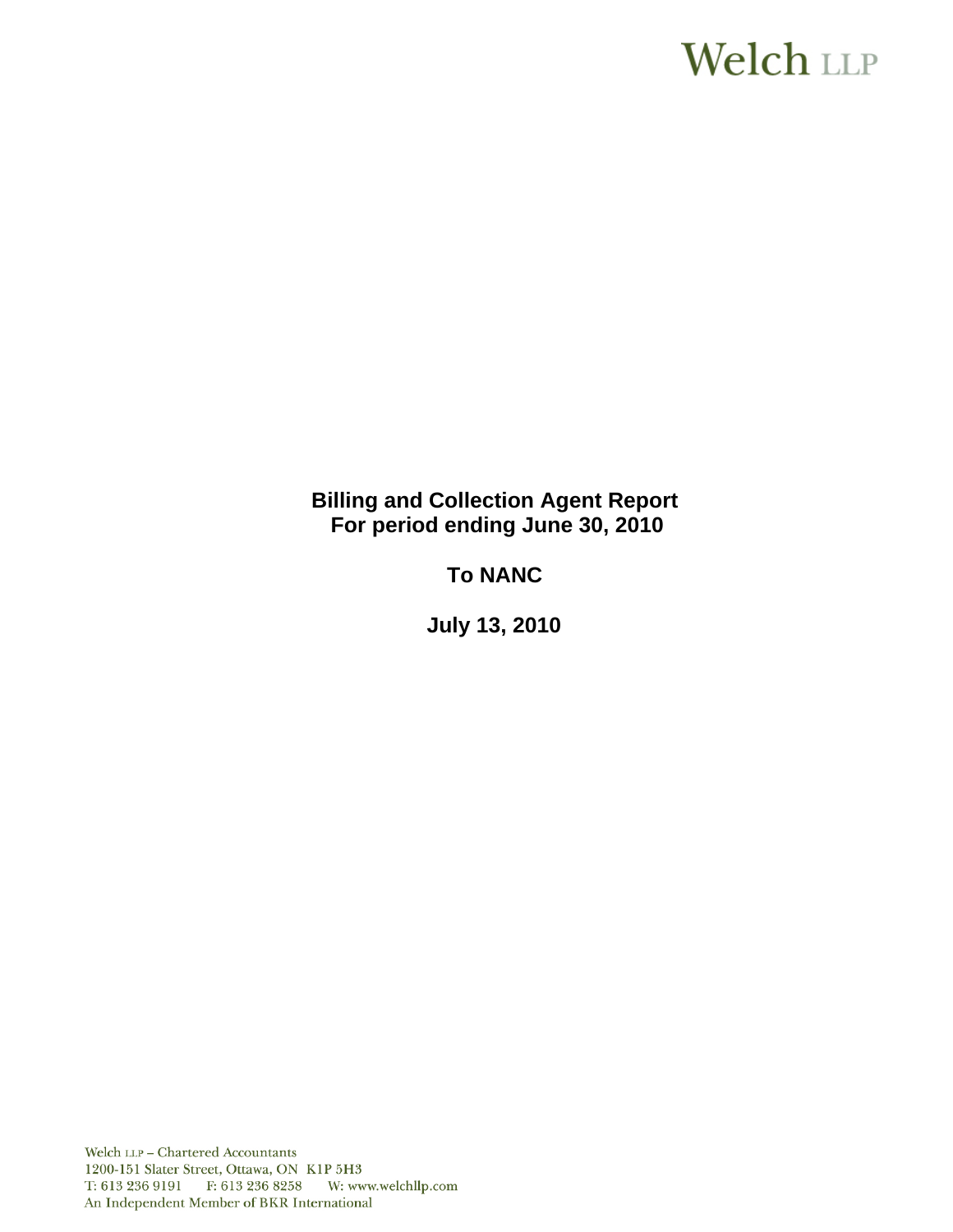# **NANPA FUND STATEMENT OF FINANCIAL POSITION JUNE 30, 2010**

| <b>Assets</b><br>Cash Balance in bank account                                                                                    |               | \$<br>1,714,511           |
|----------------------------------------------------------------------------------------------------------------------------------|---------------|---------------------------|
| Receivable from US Carriers<br>Receivable from Canada                                                                            | 2,127,611     |                           |
| Receivable from Caribbean countries                                                                                              | 18,368        |                           |
| Receivables forwarded to FCC for collection (Over 90 days)                                                                       | 291,315       |                           |
| Allowance for uncollectible accounts                                                                                             | (372,000)     | 2,065,294                 |
| Prepaid maintenance contract                                                                                                     |               | 4,800                     |
| <b>Total assets</b>                                                                                                              |               | 3,784,605                 |
| Accrued liabilities (see below for makeup)<br>Less:<br>Deferred revenue billed in June for July 2010 to June 2011 funding period |               | (372, 558)<br>(2,095,993) |
| <b>Fund balance</b>                                                                                                              |               | \$<br>1,316,054           |
| <b>Makeup of Accrued Liabilities</b> (see following page for additional details)                                                 |               |                           |
| <b>Welch LLP</b>                                                                                                                 | 26,802        |                           |
| <b>NEUSTAR Pooling 1K Block Pooling Expenses</b>                                                                                 | 206,585       |                           |
| <b>NEUSTAR Admin Expenses</b>                                                                                                    | 131,274       |                           |
| Data Collection Agent - USAC                                                                                                     | 7,897         |                           |
|                                                                                                                                  | \$<br>372,558 |                           |
|                                                                                                                                  |               |                           |

**\*\*\*\*\*\*\*\*\*\*\*\*\*\*\*\*\*\*\*\*\*\*\*\*\*\*\*\*\*\*\*\*\*\*\*\*\*\*\*\*\*\*\*\*\*\*\*\*\*\*\*\*\*\*\*\*\*\*\*\*\*\*\*\*\*\*\*\*\*\*\*\*\*\*\*\*\***

# **Other items of note**

During June, the bank account earned an average rate of return of 0.447

The invoices for the 2010/11 funding year were mailed out on June 15, 2010. A total of 5,836 invoices were sent out.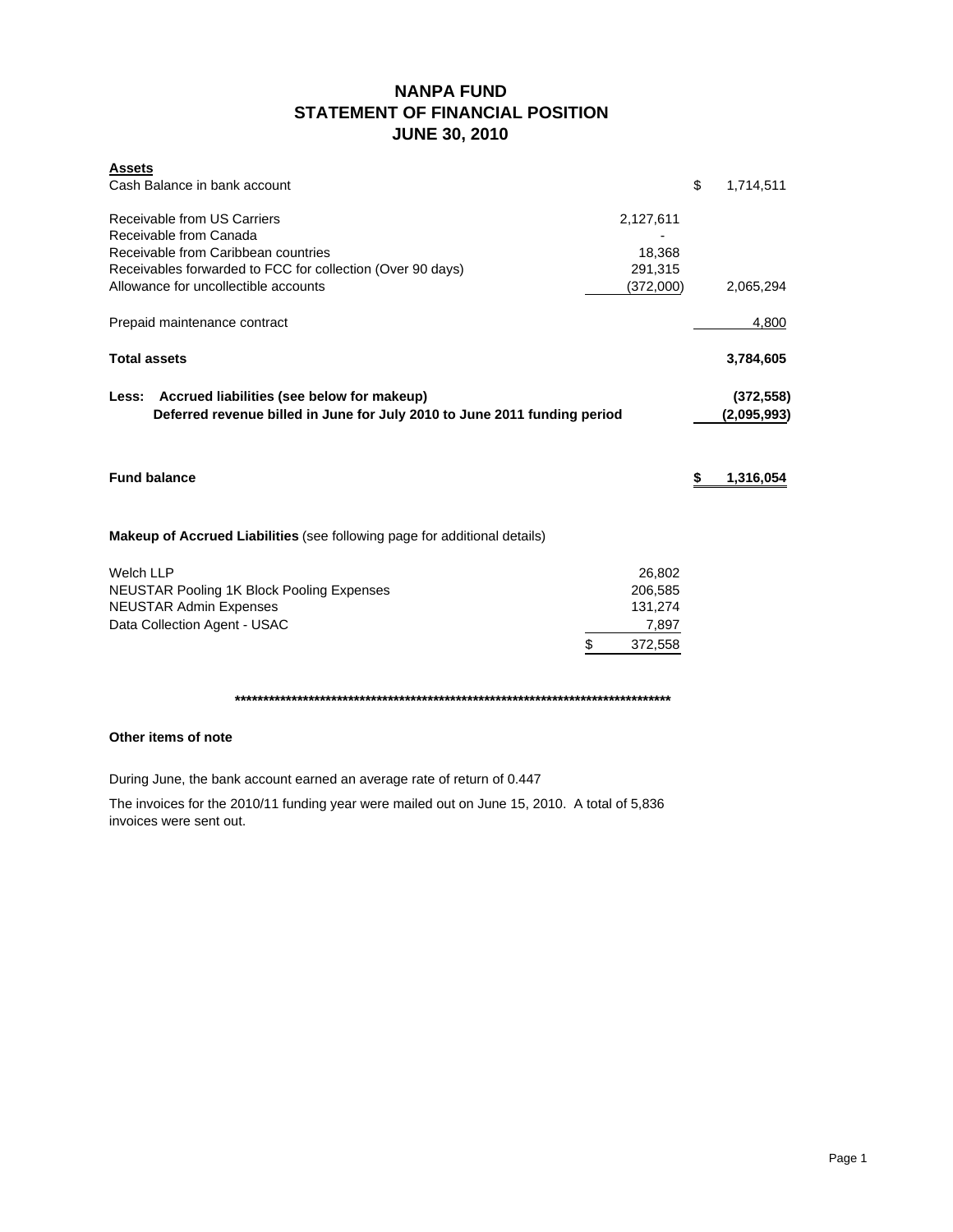### **NANPA FUND FORECASTED STATEMENT OF CHANGES IN FUND BALANCEJULY 2009 TO JUNE 2010**

|                                           |            | <b>Actual</b>    |                 |                 |                 |                                   |                                   |                          |                 |                 |                 | Variance between |                 |                   |                          |                                            |
|-------------------------------------------|------------|------------------|-----------------|-----------------|-----------------|-----------------------------------|-----------------------------------|--------------------------|-----------------|-----------------|-----------------|------------------|-----------------|-------------------|--------------------------|--------------------------------------------|
|                                           |            | <b>Jul-09</b>    | Aug-09          | Sep-09          | Oct-09          | <b>Nov-09</b>                     | Dec-09                            | $Jan-10$                 | Feb-10          | Mar-10          | Apr-10          | <b>Mav-10</b>    | <b>Jun-10</b>   | <b>Total</b>      | <b>Budget</b>            | actual balance at June<br>30/10 and budget |
| Revenue                                   |            |                  |                 |                 |                 |                                   |                                   |                          |                 |                 |                 |                  |                 |                   |                          |                                            |
| nternational Contributions                |            |                  |                 |                 |                 |                                   |                                   |                          |                 |                 |                 |                  |                 |                   |                          |                                            |
| Canada<br>Caribbean countries             | (1)<br>(1) | 11,828<br>14.467 | 5,912<br>$\sim$ | 5,912<br>$\sim$ | 5,912           | 5,912<br>$\overline{\phantom{a}}$ | 5,912<br>$\overline{\phantom{a}}$ | 5,912                    | 5,912<br>$\sim$ | 5,912<br>$\sim$ | 5,912           | 5,912<br>$\sim$  | $\sim$          | 70,948<br>14,467  | 70,948<br>14,467         |                                            |
| <b>Total International Contributions</b>  |            | 26,295           | 5,912           | 5,912           | 5,912           | 5,912                             | 5,912                             | 5,912                    | 5,912           | 5,912           | 5,912           | 5,912            |                 | 85,415            | 85,415                   |                                            |
| Domestic Contributions - US carriers      | (1)        | 1,524,170        | 151,995         | 105,690         | 108,557         | 104,682                           | 122,555                           | 105,392                  | 109,046         | 109,819         | 107,437         | 108,676          | 1,117           | 2,656,902         | 2,487,497                | 169,405                                    |
| Late filing fees for Form 499A            | (2)        | 4.550            | $\sim$          | 1,800           | 1,700           | 3,400                             | 4,100                             | 6,700                    | 200             | 3,600           | 300)            | 2,100            | 134,000         | 121,750           | 115,000                  | 6,750                                      |
| Interest income                           | (3)        | 163              | 246             | 1,161           | 1,417           | 1,410                             | 1,392                             | 993                      | 856             | 961             | 1,193           | 666              | 667             | 11,125            | 2,000                    | 9,125                                      |
| <b>Total revenue</b>                      |            | 1,546,078        | 158,153         | 110,963         | 117,586         | 108,604                           | 133,959                           | 105,597                  | 116,014         | 113,092         | 114,242         | 117,354          | 133,550         | 2,875,192         | 2,689,912                | 185,280                                    |
|                                           |            |                  |                 |                 |                 |                                   |                                   |                          |                 |                 |                 |                  |                 |                   |                          |                                            |
| Expenses<br><b>NANPA Administration</b>   | (4), (8)   | 122,883          | 122,309         | 131,876         | 177,304         | 122,743                           | 129,567                           | 128,500                  | 133,316         | 132,536         | 129,132         | 130,041          | 131,274         | 1,591,481         | 1,475,600                | 115,881                                    |
| 1K Block Pooling Administration           | (4), (7)   | 189,373          | 200,156         | 215,254         | 188,498         | 188,498                           | 188,498                           | 188,498                  | 188,498         | 188,498         | 188,498         | 188,498          | 206,585         | 2,319,352         | 2,263,289                | 56,063                                     |
| pANI                                      | (9)        |                  |                 |                 |                 |                                   |                                   |                          |                 | $\sim$          |                 |                  |                 |                   | 200,000                  | 200,000)                                   |
| <b>Billing and Collection</b>             |            |                  |                 |                 |                 |                                   |                                   |                          |                 |                 |                 |                  |                 |                   |                          |                                            |
| Welch LLP<br><b>Data Collection Agent</b> | (4)<br>(5) | 19,900<br>4,183  | 19,900<br>9,456 | 19,900<br>6,532 | 19,900<br>3,915 | 19,900<br>4,231                   | 19,900<br>3,405                   | 19,900<br>4,545          | 19,900<br>2,580 | 19,900<br>3,246 | 19,900<br>6,255 | 22,818<br>3,480  | 21,359<br>3,447 | 243,177<br>55,275 | 238,800<br>53,400        | 4,377<br>1,875                             |
| <b>Annual Operations Audit</b>            | (6)        | $\sim$           |                 | 34.000          | $\sim$          | $\overline{\phantom{a}}$          | $\overline{\phantom{a}}$          | $\overline{\phantom{a}}$ |                 | $\sim$          | $\sim$          |                  |                 | 34,000            | 34,000                   |                                            |
| <b>Bank Charges</b>                       |            |                  |                 |                 |                 |                                   |                                   |                          |                 |                 |                 | 1,360            | 6,782           | 8,142             | $\overline{\phantom{a}}$ | 8,142                                      |
| <b>Carrier Audits</b>                     | (10)       |                  |                 |                 |                 |                                   |                                   |                          |                 |                 |                 |                  |                 |                   | 700,000                  | 700,000)                                   |
| Bad debt expense                          | (11)       | 27.606           |                 | 37,216          |                 | 2,416                             | 6,684)                            | 20,336                   | $\sim$          | 5,460           | 4,868)          | $\sim$           | 30,000          | 100,562           |                          | 100,562                                    |
| <b>Total expenses</b>                     |            | 363.945          | 351,821         | 444,778         | 389,617         | 337,788                           | 334,686                           | 361,779                  | 344,294         | 338,720         | 338,917         | 346,197          | 399,447         | 4.351.989         | 4.965.089                | (613, 100)                                 |
| Net revenue (expenses)                    |            | 1,182,133 (      | 193,668)        | 333,815)        | 272,031)        | 229,184) (                        | 200,727)                          | 256,182)                 | 228,280)        | 225,628)        | 224,675) (      | 228,843)         | 265,897)        | $1,476,797$ )     | 2,275,177)               | 798,380                                    |
| Opening fund balance                      |            | 2,792,851        | 3,974,984       | 3,781,316       | 3,447,501       | 3,175,470                         | 2,946,286                         | 2,745,559                | 2,489,377       | 2,261,097       | 2,035,469       | 1,810,794        | 1,581,951       | 2,792,851         | 1,775,177                | 17,674                                     |
|                                           |            |                  |                 |                 |                 |                                   |                                   |                          |                 |                 |                 |                  |                 |                   |                          |                                            |
| <b>Closing fund balance</b>               |            | 3.974.984        | 3.781.316       | 3,447,501       | 3,175,470       | 2.946.286                         | 2,745,559                         | 2,489,377                | 2.261.097       | 2.035.469       | 1,810,794       | 1.581.951        | 1,316,054       | 1,316,054         | 500.000                  | 816,054                                    |
| Fund balance makeup:                      |            |                  |                 |                 |                 |                                   |                                   |                          |                 |                 |                 |                  |                 |                   |                          |                                            |
| Contingency                               |            | 500.000          | 500,000         | 500,000         | 500,000         | 500,000                           | 500,000                           | 500.000                  | 500,000         | 500.000         | 500.000         | 500,000          | 500,000         | 500,000           | 500,000                  |                                            |
| Surplus                                   |            | 3,474,984        | 3,281,316       | 2,947,50        | 2,675,470       | 2,446,286                         | 2,245,559                         | 1,989,377                | 1,761,097       | 1,535,469       | 1,310,794       | 1,081,951        | 816,054         | 816,054           |                          |                                            |
|                                           |            | 3.974.984        | 3,781,316       | 3,447,501       | 3,175,470       | 2,946,286                         | 2,745,559                         | 2,489,377                | 2,261,097       | 2,035,469       | 1,810,794       | 1,581,951        | 1,316,054       | 1,316,054         | 500,000                  |                                            |

**(1)** The US carrier contributions for the period from July 2009 to June 2010 and the International carrier revenue is based upon actual billings.

(2) These fees represent the \$100 late filing fee charged to those companies that do not file the Form 499A by the due date.

**(3)** Interest income projections are estimates

The contract with Welch LLP expired September 30, 2009. A six month extension until March 31, 2010 under the same terms was exercised. The expense for B&C Agent for April 2010 to June 2010 is based on the new interim contract **(4)** The expenses for the NANPA Administration, 1K Block Pooling and Welch LLP are based on contracts in force.

**(5)** The expense for the Data Collection Agent is based on estimate of costs by USAC for the 2009 calendar year.

**(6)** The contract for the annual operations audit has been awarded to Ernst & Young. The cost is \$34,000.

**(7)** The June expense includes two change orders totalling \$18,087.

**(8)** No commentary for June.

**(9)** Interim p-ANI administration is now covered under the new Pooling contract. \$200,000 has been allowed for the cost of permanent pANI in 2009/10. No change order has been issued. There has been no further action regarding this matter so the \$200,000 has been removed from the forecast.

**(10)** Bank fees are an expense to the Fund as per the new interim contract for the Billing and Collection Agent effective April 1, 2010. A change order was approved to charge o portion of the bank fees to the Fund for the period October 2008 to March 2010.

(11) The budget allowed \$700,000 for carrier audits. There will not be any performed in the remaining period January to June 2010.

**(12)** The allowance covers all accounts considered potentially uncollectible at June 30, 2010. This will be covered by the contingency allowance.

### **Assumptions: Reconciliation of Forecast at June 30, 2010 to Budget**

| Budgeted fund balance at June 30/10 - contingency                                      | 500,000    |
|----------------------------------------------------------------------------------------|------------|
| Increase in fund balance between budget period (March 2009) and June 2009              | 17,674     |
| Additional billings over estimate from budget                                          | 169,405    |
| Late filing fees (reversal) for Form 499A - 2009                                       | 6,750      |
| Additional interest earned to date compared to budget                                  | 9,125      |
| NANP Admin - difference between budget and actual contract awarded after budget period | (115, 881) |
| Additional billings from B & C Agent due to renewal of contract                        | (4, 377)   |
| Data Collection fees - Adjustment to actual from budget                                | (1, 875)   |
| Bad debts not budgeted for                                                             | (100, 562) |
| Pooling change orders                                                                  | (56,063)   |
| Carrier audits that will not be performed                                              | 700,000    |
| Permanent pANi that will not be expended prior to June 30th.                           | 200,000    |
| Bank fees to be covered by Fund under new B&C Agent contract                           | (8, 142)   |
| Fund balance at June 30/10                                                             | 1,316,054  |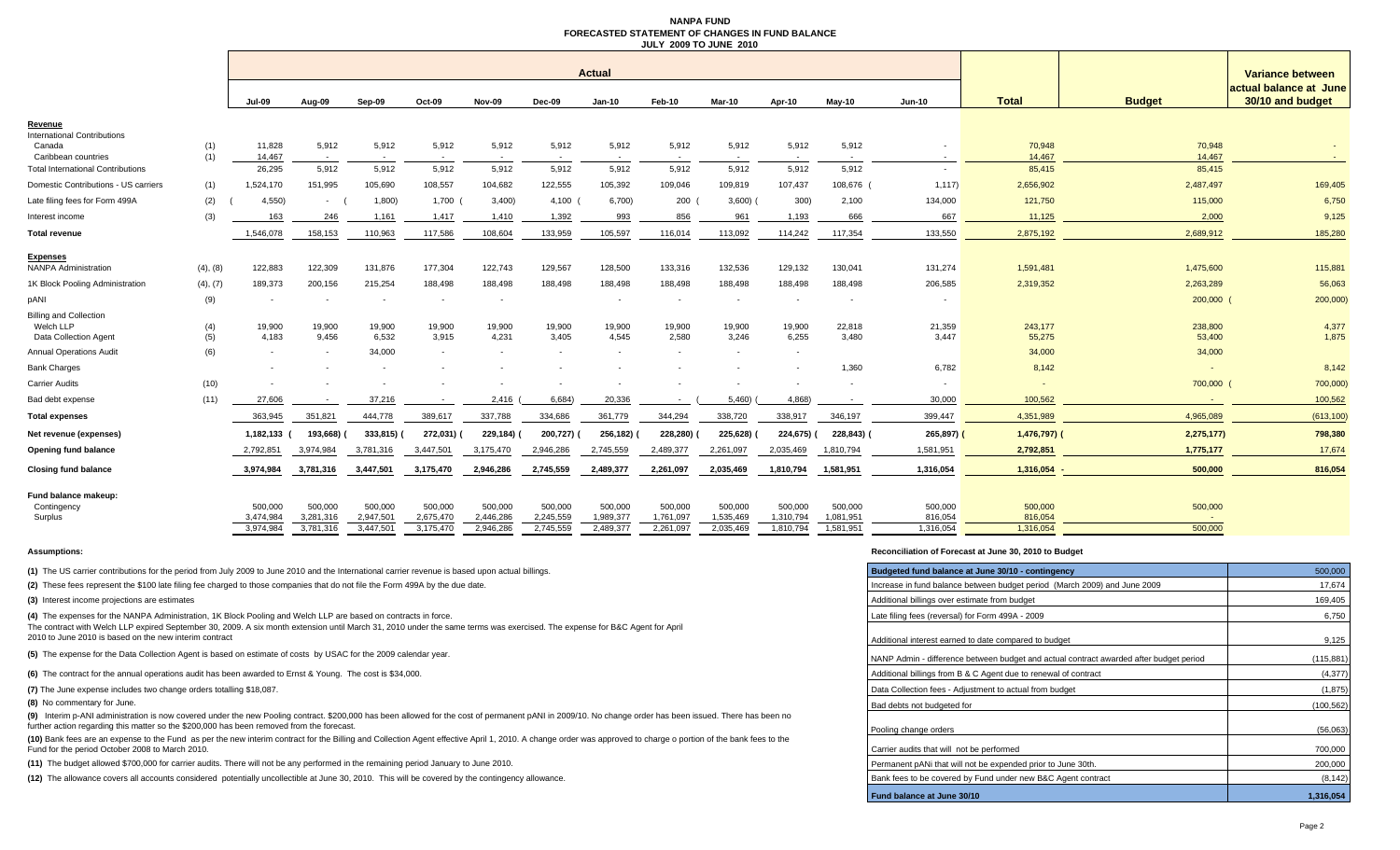### **NANPA FUND FORECASTED STATEMENT OF CHANGES IN FUND BALANCEJULY 2010 TO MAY 2011**

|                                                                     |            | <b>Projection</b>    |                          |                      |                      |                      |                      |                      |                    |                          |                    |                  |                 |
|---------------------------------------------------------------------|------------|----------------------|--------------------------|----------------------|----------------------|----------------------|----------------------|----------------------|--------------------|--------------------------|--------------------|------------------|-----------------|
|                                                                     |            | <b>Jul-10</b>        | Aug-10                   | Sep-10               | Oct-10               | <b>Nov-10</b>        | <b>Dec-10</b>        | <b>Jan-11</b>        | Feb-11             | Mar-11                   | Apr-11             | May-11           | <b>Jun-11</b>   |
| <b>Proiected Revenue</b>                                            |            |                      |                          |                      |                      |                      |                      |                      |                    |                          |                    |                  |                 |
| <b>International Contributions</b><br>Canada                        | (1)        | 6,670                | 6,670                    | 6,670                | 6,670                | 6,670                | 6,670                | 6,670                | 6,670              | 6,670                    | 6,670              | 6,670            | 6,670           |
| Caribbean countries                                                 | (1)        | 16,403               |                          |                      |                      |                      |                      |                      |                    |                          |                    |                  |                 |
| <b>Total International Contributions</b>                            |            | 23,073               | 6,670                    | 6,670                | 6,670                | 6,670                | 6,670                | 6,670                | 6,670              | 6,670                    | 6,670              | 6,670            | 6,670           |
| Domestic Contributions - US carriers                                | (1)        | 2,085,834            | 186,348                  | 186,348              | 186,348              | 186,348              | 186,348              | 186,348              | 186,348            | 186,348                  | 186,348            | 186,850          |                 |
| Late filing fees for Form 499A                                      | (2)        |                      |                          |                      |                      |                      |                      |                      |                    | ٠                        |                    |                  | 115,000         |
| Interest income                                                     | (3)        | 1,000                | 1,000                    | 1,000                | 1,000                | 1,000                | 1,000                | 1,000                | 1,000              | 1,000                    | 1,000              | 1,000            | 1,000           |
| Total projected revenue                                             |            | 2,109,907            | 194,018                  | 194,018              | 194,018              | 194,018              | 194,018              | 194,018              | 194,018            | 194,018                  | 194,018            | 194,520          | 122,670         |
| <b>Projected Expenses</b>                                           |            |                      |                          |                      |                      |                      |                      |                      |                    |                          |                    |                  |                 |
| <b>NANPA Administration</b>                                         | (4)        | 131,000              | 166,000                  | 191,000              | 131,000              | 131,000              | 131,000              | 131,000              | 131,000            | 131,000                  | 131,000            | 131,000          | 131,000         |
| 1K Block Pooling Administration                                     | (5)        | 188,498              | 186,934                  | 185,365              | 185,365              | 185,365              | 185,365              | 185,365              | 185,365            | 185,365                  | 185,365            | 185,365          | 185,365         |
| pANI                                                                | (6)        | 16,666               | 16,666                   | 16,666               | 16,666               | 16,666               | 16,666               | 16,666               | 16,666             | 16,666                   | 16,666             | 16,666           | 16,666          |
| <b>Billing and Collection</b><br>Welch LLP<br>Data Collection Agent | (7)<br>(8) | 21,359<br>4,500      | 21,359<br>4,500          | 21,359<br>4,500      | 21,359<br>4,500      | 21,359<br>4,500      | 21,359<br>4,500      | 21,359<br>4,500      | 21,359<br>4,500    | 21,359<br>4,500          | 21,359<br>4,500    | 21,359<br>4,500  | 19,900<br>4,500 |
| <b>Annual Operations Audit</b>                                      | (9)        | $\sim$               |                          | 36,000               |                      |                      |                      |                      |                    | ٠                        | $\sim$             | $\sim$           |                 |
| <b>Bank Charges</b>                                                 | (10)       | 1,000                | 1,000                    | 1,000                | 1,000                | 1,000                | 1,000                | 1,000                | 1,000              | 1,000                    | 1,000              | 1,000            |                 |
| Carrier Audits                                                      | (11)       |                      |                          |                      |                      |                      |                      |                      | 700,000            |                          |                    |                  |                 |
| Bad debt expense (recovery)                                         | (12)       |                      | $\overline{\phantom{a}}$ | 70,000               |                      |                      |                      |                      |                    | $\overline{\phantom{a}}$ |                    |                  |                 |
| Total projected expenses                                            |            | 363,023              | 396,459                  | 525,890              | 359,890              | 359,890              | 359,890              | 359,890              | 1,059,890          | 359,890                  | 359,890            | 359,890          | 357,431         |
| Projected Net revenue (expenses)                                    |            | 1,746,884            | 202,441) (               | 331,872) (           | 165,872) (           | 165,872) (           | 165,872) (           | 165,872) (           | 865,872) (         | 165,872)                 | 165,872) (         | 165,370) (       | 234,761)        |
| <b>Projected Opening fund balance</b>                               |            | 1,316,054            | 3,062,938                | 2,860,497            | 2,528,625            | 2,362,753            | 2,196,881            | 2,031,009            | 1,865,137          | 999,265                  | 833,393            | 667,521          | 502,151         |
| <b>Projected Closing fund balance</b>                               |            | 3,062,938            | 2,860,497                | 2,528,625            | 2,362,753            | 2,196,881            | 2,031,009            | 1,865,137            | 999,265            | 833,393                  | 667,521            | 502,151          | 267,390         |
| Projected Fund balance makeup:                                      |            |                      |                          |                      |                      |                      |                      |                      |                    |                          |                    |                  |                 |
| Contingency<br>Surplus                                              |            | 500,000<br>2,562,938 | 500,000<br>2,360,497     | 500,000<br>2,028,625 | 500,000<br>1,862,753 | 500,000<br>1,696,881 | 500,000<br>1,531,009 | 500,000<br>1,365,137 | 500,000<br>499,265 | 500,000<br>333,393       | 500,000<br>167,521 | 500,000<br>2,151 | 267,390         |
|                                                                     |            | 3,062,938            | 2,860,497                | 2,528,625            | 2,362,753            | 2,196,881            | 2,031,009            | 1,865,137            | 999,265            | 833,393                  | 667,521            | 502,151          | 267,390         |

### **Assumptions:**

**(1)** The contributions for July 2010 - June 2011 is based on actual billings.

**(2)** These fees represent the \$100 late filing fee charged to those companies that do not file the Form 499A by the due date.

**(3)** Interest income projections are estimates

**(4)** The cost of NANPA Administration is based on contract in force until January 8, 2011.

**(5)** The expense for the 1K Block Pooling is based on the contract in force.

**(6)** Interim p-ANNI administration is now covered under the new Pooling contract. \$200,000 has been allowed for the cost of permanent pANI in 2010/11. No change order has been issued.

**(7)** The cost of B&C Agent is based on the cost of the interim Welch LLP contract.

**(8)** The expense for the Data Collection Agent is based on estimate of costs by USAC for the 2010 calendar year.

**(9)** The cost of the annual operations audit is based on the cost of the prior year's audit.

**(10)** Bank fees are an expense to the Fund as per the new interim contract for the Billing and Collection Agent effective April 1, 2010.

**(11)** The budget allowed \$700,000 for carrier audits.

**(12)** The allowance covers all accounts considered potentially uncollectible. This will be covered by the contingency allowance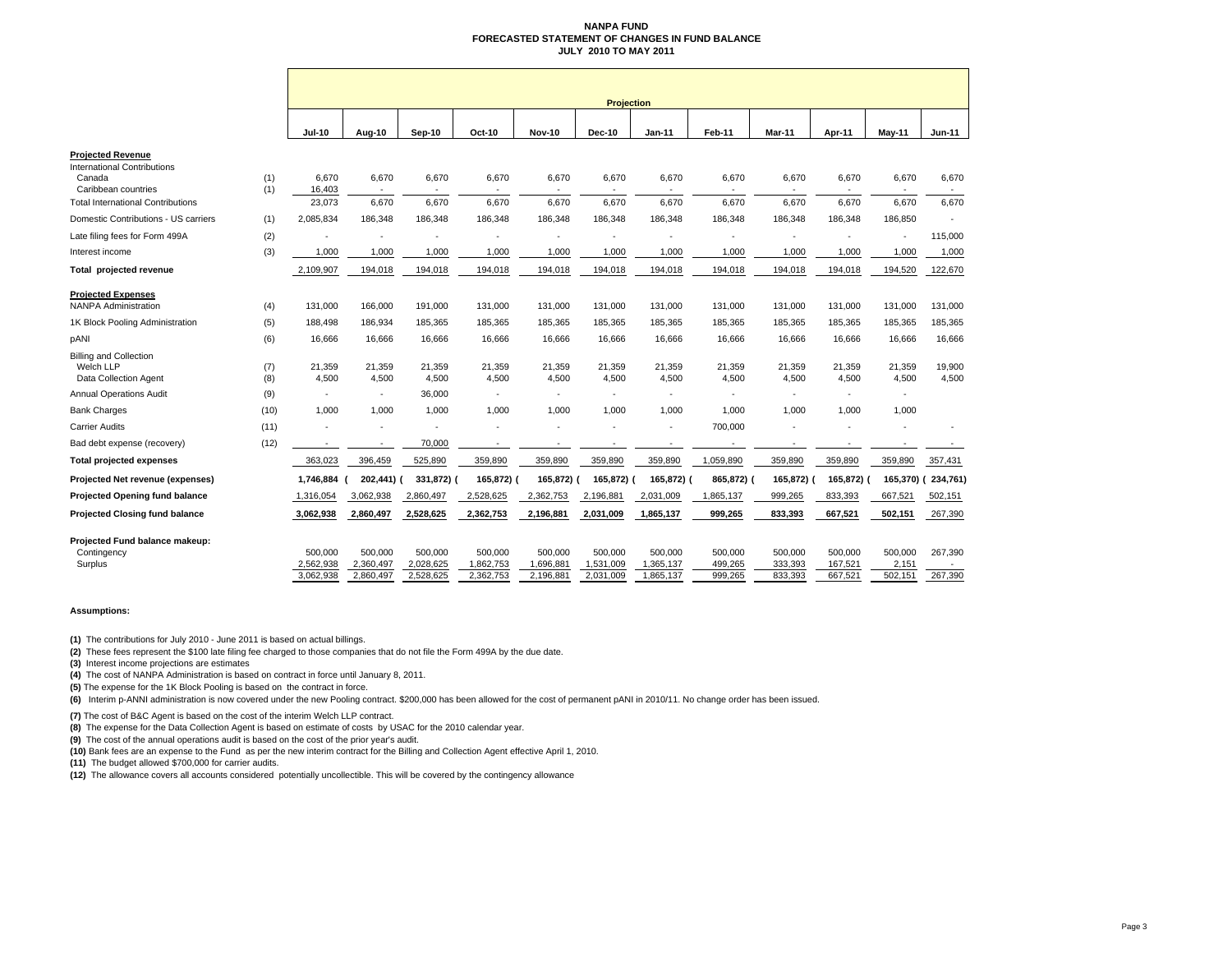### **NANPA FUND CURRENT AND FORECASTED LIABILITIES**

|                                                                             |                                                                                                                  |         |          |                                       | Current<br>Jun-10 | Jul-10  | Aug-10  | Sep-10  | Oct-10  | Nov-10  | <b>Dec-10</b> | Jan-11  |
|-----------------------------------------------------------------------------|------------------------------------------------------------------------------------------------------------------|---------|----------|---------------------------------------|-------------------|---------|---------|---------|---------|---------|---------------|---------|
| <b>NEUSTAR - NANPA Administration contract</b>                              |                                                                                                                  |         |          |                                       | 131,274           | 131,000 | 166,000 | 191,000 | 131,000 | 131,000 | 131,000       | 131,000 |
|                                                                             | - Payment authorized by the FCC on May 10/10, received by Welch                                                  |         |          |                                       |                   |         |         |         |         |         |               |         |
| June 3/10                                                                   | April 2010                                                                                                       | 129,132 |          |                                       |                   |         |         |         |         |         |               |         |
| June 9/10                                                                   | - Payment authorized by the FCC on June 8/10, received by Welch                                                  |         |          |                                       |                   |         |         |         |         |         |               |         |
|                                                                             | May 2010                                                                                                         | 130,042 |          |                                       |                   |         |         |         |         |         |               |         |
|                                                                             | - Authorization by the FCC has not been received for payment                                                     |         |          |                                       |                   |         |         |         |         |         |               |         |
|                                                                             | June 2010                                                                                                        |         | \$       | 131,274                               |                   |         |         |         |         |         |               |         |
|                                                                             |                                                                                                                  |         | \$       | 131,274                               |                   |         |         |         |         |         |               |         |
| <b>NEUSTAR - Block Pooling contract</b><br>June 3/10                        | - Payment authorized by the FCC on May 10/10, received by Welch                                                  |         |          |                                       | 206,585           | 188,498 | 186,934 | 185,365 | 185,365 | 185,365 | 185,365       | 185,365 |
|                                                                             | April 2010                                                                                                       | 188,498 |          |                                       |                   |         |         |         |         |         |               |         |
| June 9/10                                                                   | - Payment authorized by the FCC on June 8/10, received by Welch                                                  |         |          |                                       |                   |         |         |         |         |         |               |         |
|                                                                             | May 2010                                                                                                         | 188,498 |          |                                       |                   |         |         |         |         |         |               |         |
|                                                                             | - Authorization by the FCC has not been received for payment<br>June 2010<br>Change Order #9<br>Change Order #10 |         | \$<br>\$ | 188,498<br>4,441<br>13,646<br>206,585 |                   |         |         |         |         |         |               |         |
| Welch LLP - Billing & Collection Agent<br>June 3/10                         | - Payment authorized by the FCC on May 10/10, received by Welch                                                  |         |          |                                       | 26,802            | 21,359  | 21,359  | 21,359  | 21,359  | 21,359  | 21,359        | 21,359  |
|                                                                             | April 2010                                                                                                       | 21,359  |          |                                       |                   |         |         |         |         |         |               |         |
| June 9/10                                                                   | - Payment authorized by the FCC on June 8/10, received by Welch                                                  |         |          |                                       |                   |         |         |         |         |         |               |         |
|                                                                             | May 2010                                                                                                         | 21,359  |          |                                       |                   |         |         |         |         |         |               |         |
|                                                                             | - Authorization by the FCC has not been received for payment<br>June 2010<br>Contract amendment                  |         | \$<br>\$ | 21,359<br>5,443<br>26,802             |                   |         |         |         |         |         |               |         |
| <b>USAC - Data Collection Agent</b>                                         |                                                                                                                  |         |          |                                       | 7,897             | 4,500   | 4,500   | 4,500   | 4,500   | 4,500   | 4,500         | 4,500   |
| June 3/10                                                                   | - Payment authorized by the FCC on May 10/10, received by Welch                                                  |         |          |                                       |                   |         |         |         |         |         |               |         |
|                                                                             | March 2010                                                                                                       | 6,255   |          |                                       |                   |         |         |         |         |         |               |         |
| June 9/10                                                                   | - Payment authorized by the FCC on June 8/10, received by Welch                                                  |         |          |                                       |                   |         |         |         |         |         |               |         |
|                                                                             | April 2010                                                                                                       | 3,480   |          |                                       |                   |         |         |         |         |         |               |         |
|                                                                             | - Authorization by the FCC has not been received for payment<br>May 2010<br>June 2010 (estimate)                 |         | \$       | 3,447<br>4,450<br>7,897               |                   |         |         |         |         |         |               |         |
| <b>Carrier audits</b>                                                       |                                                                                                                  |         |          |                                       |                   |         |         |         |         |         |               |         |
| Ernst & Young LLP- Annual operations audit<br>Accrual for 2010/11 audit fee |                                                                                                                  |         |          | $\sim$                                |                   |         |         | 36,000  |         |         |               |         |
| <b>NEUSTAR - pANI administration</b>                                        |                                                                                                                  |         |          |                                       |                   | 16,666  | 16,666  | 16,666  | 16,666  | 16,666  | 16,666        | 16,666  |
| Total                                                                       |                                                                                                                  |         |          |                                       | 372,558           | 362,023 | 395,459 | 454,890 | 358,890 | 358,890 | 358,890       | 358,890 |